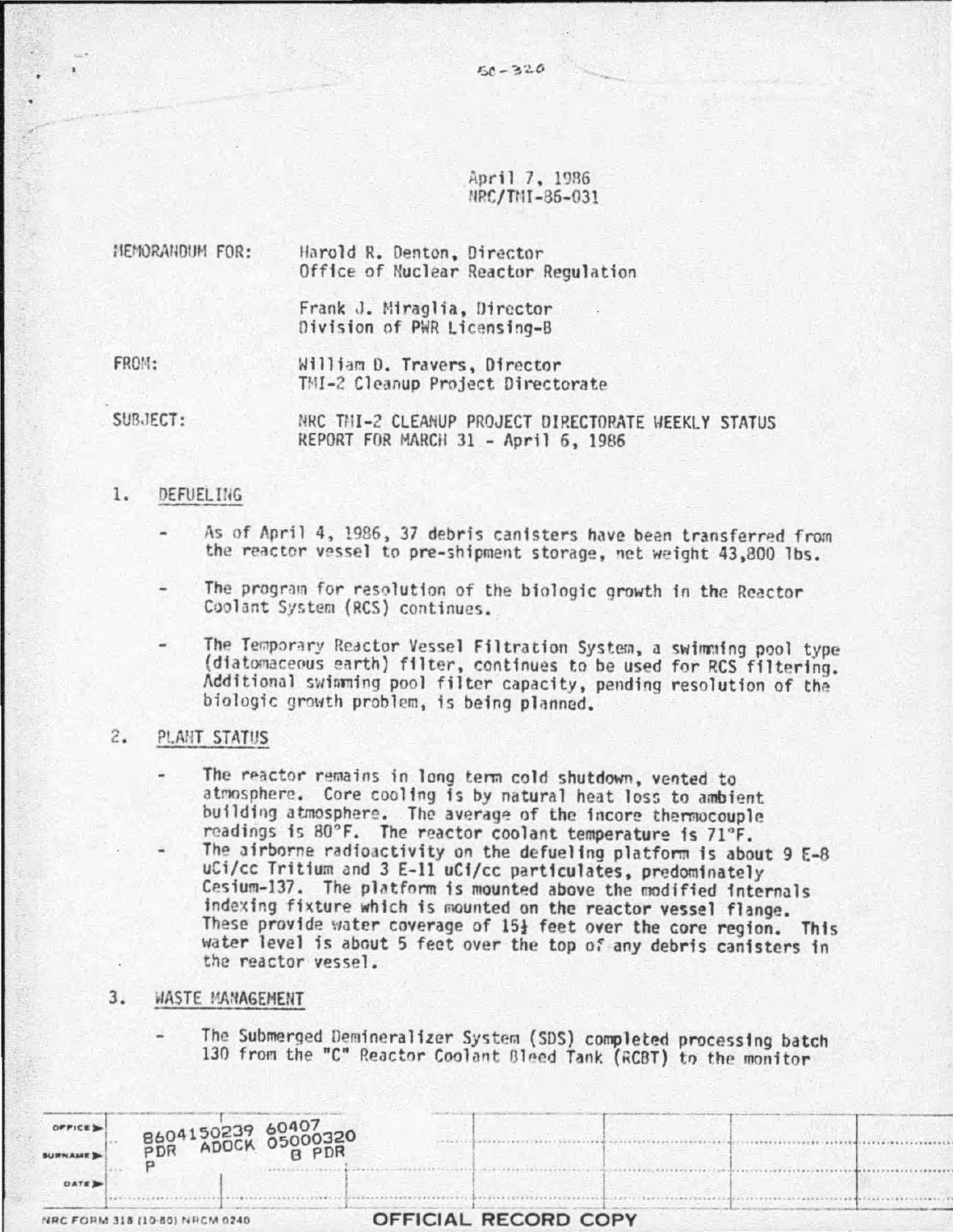Harold R. Denton Frank J. Miraglia

tanks then to the "A" RCBT. SDS total processed to date is 3,885,859 gallons.

EPICOR Il was in temporary shutdown this week. EPICOR II total processed to date is 2,854,371.

### 4. ENVIROBBENTAL HONITORING

- US Environmental Protection Agency (EPA) sample analysis results show TMI site liquid effluents to be in accordance with requlatory limits, NRC requirements, and the City of Lancaster Agreement.
- TMI water samples taken by EPA at the plant discharge (includes THI-1 and THI-2) to the river consisted of 14 daily composite samples taken from March 8 - 22, 1986. A gamma scan detected no reactor related activity.
- The Lancaster water sample taken at the water works intake and analyzed by EPA consisted of a seven day composited sample taken from March 16 - 22, 1986. A gamma scan detected no reactor related radioactivity.
- The NRC outdoor airborne particulate sampler at the THI site collected a sample between March 26 and April 3, 1986. No reactor related radioactivity was detected. Analysis showed Iodina-131 and Cesium-137 concentrations to be less than the lower limits of detectability.
- AUXILIARY AND FUEL HANDLING BUILDING ACTIVITIES 5.
	- Painting of the floor in the Neutralizer Tank Room was done this week.
	- Scabbling of the floor in the Mini-Decay Heat Pump Room was done this week.

# 6. NRC EVALUATIONS IN PROGRESS

- Technical Specification Change Request number 49, and 51.
- Recovery Operations Plan Change number 31, 33, 35, and 36.
- SDS Technical Evaluation and System Description Update.
- Core Stratification Safety Evaluation.
- Solid Maste Facility Technical Evaluation Report.
- Reactor Building Sump Criticality Safety Evaluation Report.
- TMI-2 Temporary Reactor Vessel Filtration System Safety Evaluation Report, Revision 1.
- Underhead High Pressure Decon Safety Evaluation Report.  $\rightarrow$
- Hydraulic Shredder Safety Evaluation Report.
- Canister Handling and Preparation for Shipment Safety Evaluation .. Report.
- Defueling Canister Technical Evaluation Report, Revision 2.

| NRC FORM 318 (10 80) NRCM 0240 |  | OFFICIAL RECORD COPY |          |  |  |
|--------------------------------|--|----------------------|----------|--|--|
|                                |  |                      |          |  |  |
|                                |  |                      | SURNAME) |  |  |
|                                |  |                      |          |  |  |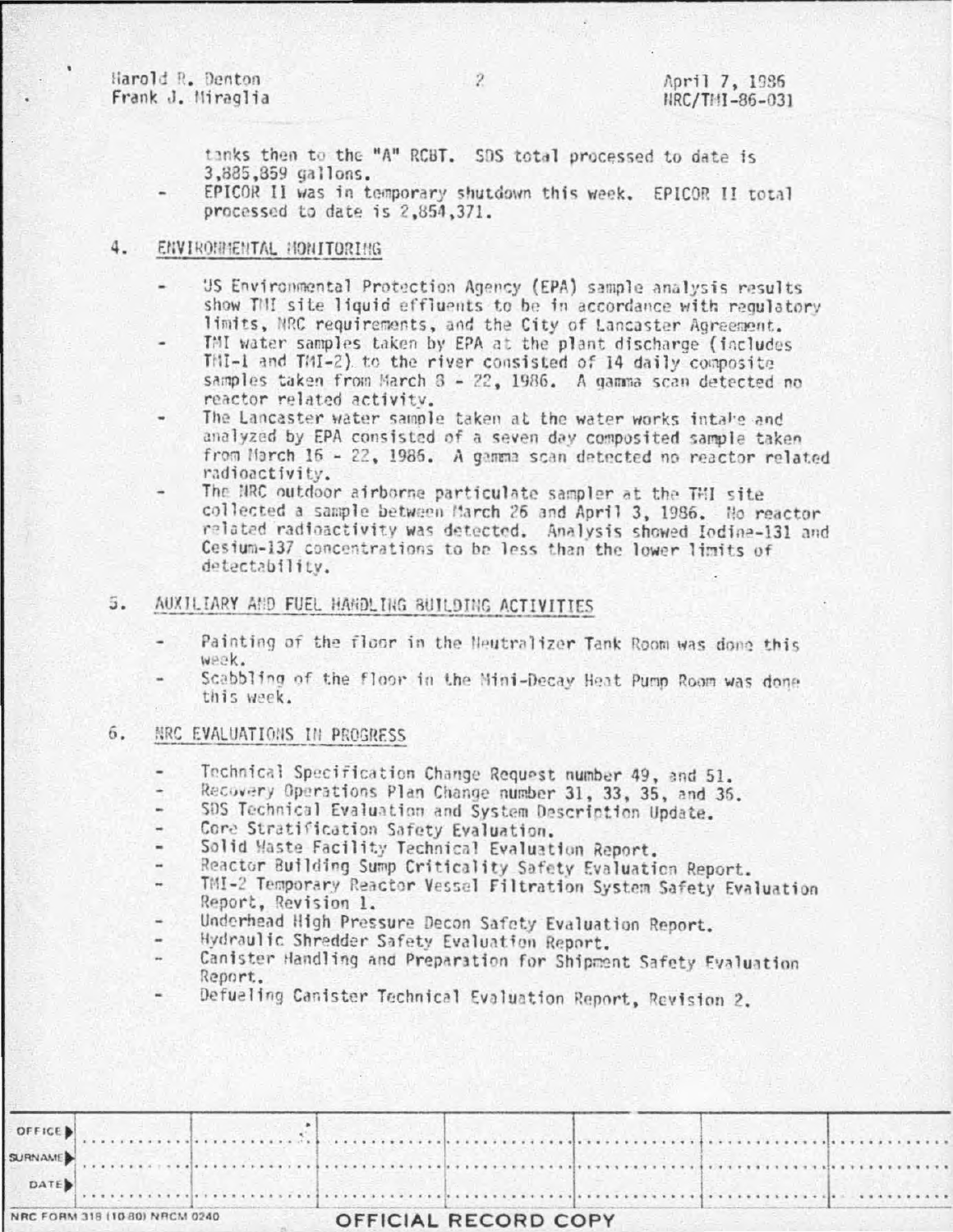Harold R. Denton Frank J. Miraglia

### $7.$ PUBLIC MEETING

The Citizen's Advisory Panel on the Decontamination of TMI-2 will meet April 10, 1986 at the Holiday Inn, 23 South Second Street, Harrisburg, PA from 7:00 p.m. to 10:00 p.m. At the meeting, the Panel will receive a report on the progress of defueling from GPUN. The Panel will also receive a report by the NRC staff on the status of recent TMI-2 enforcement actions. The NRC staff will also inform the Panel of ACRS (Advisory Committee on Reactor Safeguards) findings on the potential for TMI-2 recriticality during defueling.

Persons desiring to speak before the Advisory Panel are requested to contact Mr. Thomas Smithgall at 717-291-1042, or write him at 2122 Marietta Avenue, Lancaster, PA 17603.

signed by Curt Cowgill for:

William D. Travers Director THI-2 Cleanup Project Directorate

| NRC FORM 318 (10 80) NRCM 0240 |  | OFFICIAL RECORD COPY |  |  |  |
|--------------------------------|--|----------------------|--|--|--|
| $\sim$ DATE)                   |  |                      |  |  |  |
| SURNAME                        |  |                      |  |  |  |
|                                |  |                      |  |  |  |